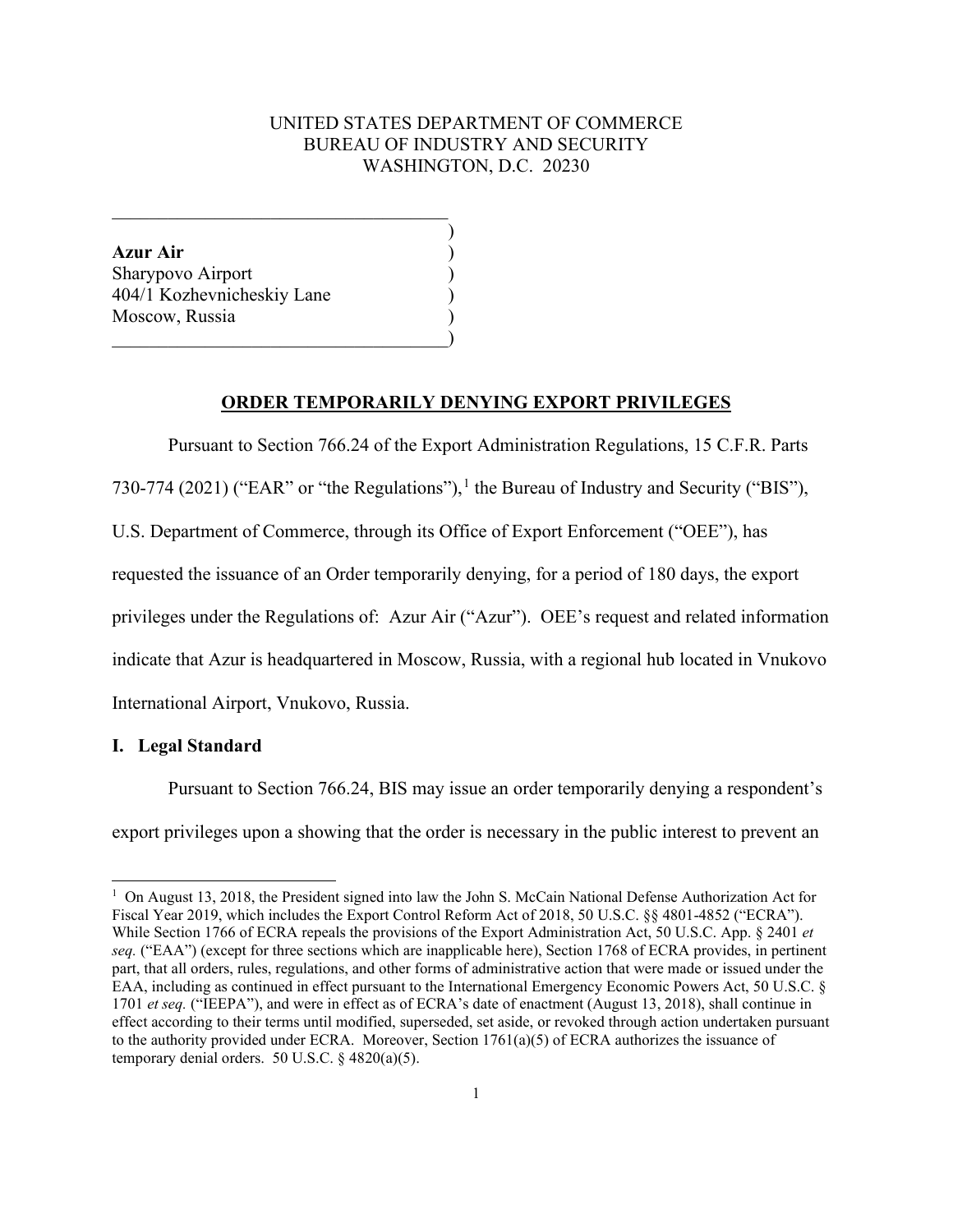"imminent violation" of the Regulations, or any order, license or authorization issued thereunder. 15 C.F.R. §§ 766.24(b)(1) and 766.24(d). "A violation may be 'imminent' either in time or degree of likelihood." 15 C.F.R. § 766.24(b)(3). BIS may show "either that a violation is about to occur, or that the general circumstances of the matter under investigation or case under criminal or administrative charges demonstrate a likelihood of future violations." Id. As to the likelihood of future violations, BIS may show that the violation under investigation or charge "is significant, deliberate, covert and/or likely to occur again, rather than technical or negligent[.]" Id. A "lack of information establishing the precise time a violation may occur does not preclude a finding that a violation is imminent, so long as there is sufficient reason to believe the likelihood of a violation." Id.

## **II. OEE's Request For A Temporary Denial Order ("TDO")**

The U.S. Commerce Department, through BIS, responded to the Russian Federation's ("Russia's") further invasion of Ukraine by implementing a sweeping series of stringent export controls that severely restrict Russia's access to technologies and other items that it needs to sustain its aggressive military capabilities. These controls primarily target Russia's defense, aerospace, and maritime sectors and are intended to cut off Russia's access to vital technological inputs, atrophy key sectors of its industrial base, and undercut Russia's strategic ambitions to exert influence on the world stage. Effective February 24, 2022, BIS imposed expansive controls on aviation-related (e.g., Commerce Control List Categories 7 and 9) items to Russia, including a license requirement for the export, reexport or transfer (in-country) to Russia of any aircraft or aircraft parts specified in Export Control Classification Number (ECCN) 9A991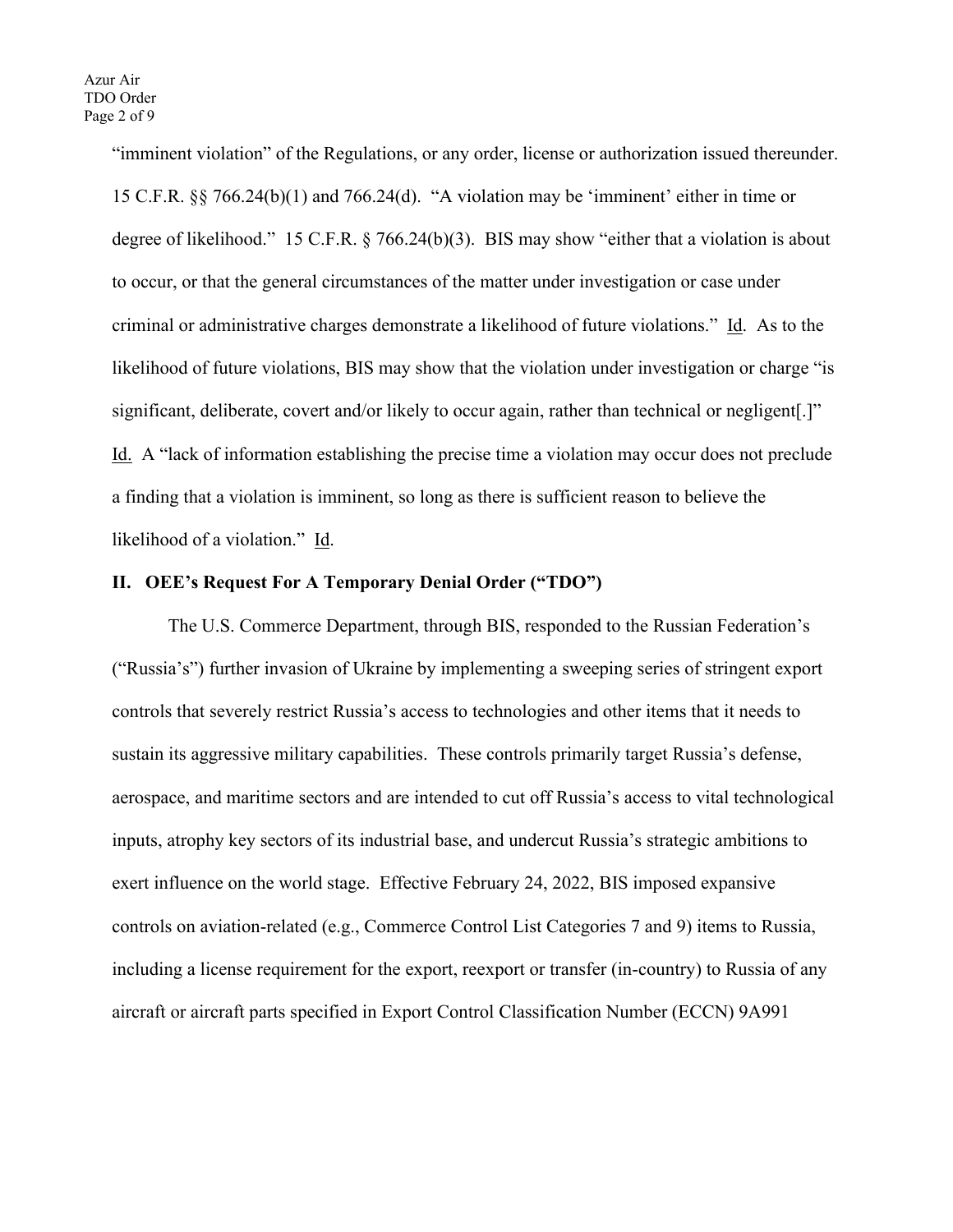(Section  $746.8(a)(1)$  of the EAR).<sup>[2](#page-2-0)</sup> BIS will review any export or reexport license applications for such items under a policy of denial. *See* Section 746.8(b). Effective March 2, 2022, BIS excluded any aircraft registered in, owned, or controlled by, or under charter or lease by Russia or a national of Russia from being eligible for license exception Aircraft, Vessels, and Spacecraft  $(AVS)$  (Section 740.15 of the EAR).<sup>[3](#page-2-1)</sup> Accordingly, any U.S.-origin aircraft or foreign aircraft that includes more than 25% controlled U.S.-origin content, and that is registered in, owned, or controlled by, or under charter or lease by, Russia or a national of Russia, is subject to a license requirement before it can travel to Russia.

OEE's request is based upon facts indicating that Azur engaged in recent conduct prohibited by the Regulations by operating aircraft subject to the EAR and classified under ECCN 9A991.b, on flights into Russia after March 2, 2022, without the required BIS authorization.

Specifically, OEE's investigation, including publicly available flight tracking information, indicates that after March 2, 2022, Azur operated multiple U.S.-origin aircraft subject to the EAR, including, but not limited to, those identified below, on flights into and out of Moscow and other cities in Russia from/to: Antalya, Turkey; Male, Maldives; Dubai, United Arab Emirates; and Nha Trang, Vietnam, respectively. Pursuant to Section 746.8 of the EAR, all of these flights would have required export or reexport licenses from BIS. Azur flights would not be eligible to use license exception AVS. No BIS authorizations were either sought or

<span id="page-2-0"></span><sup>2</sup> 87 Fed. Reg. 12,226 (Mar. 3, 2022).

<span id="page-2-1"></span><sup>3</sup> 87 Fed. Reg. 13,048 (Mar. 8, 2022).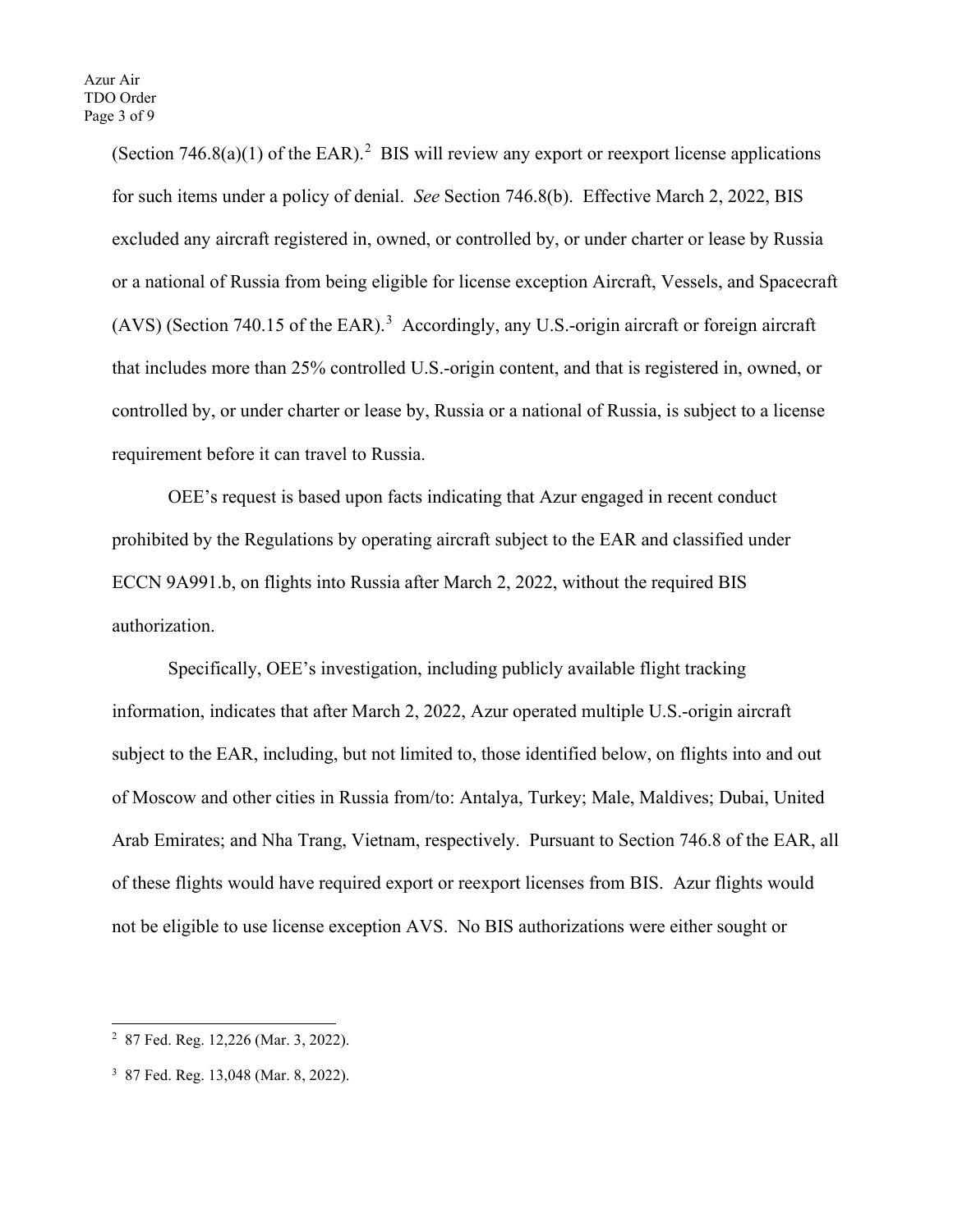#### Azur Air TDO Order Page 4 of 9

obtained by Azur for these exports or reexports to Russia. The information about those flights

| Tail Number | Serial Number | Aircraft Type       | Departure/Arrival Cities  | Dates          |
|-------------|---------------|---------------------|---------------------------|----------------|
| VQ-BKF      | 26268         | 757-2Q8 (B752)      | Antalya, TR/Moscow, RU    | March 4, 2022  |
| VQ-BKF      | 26268         | 757-2Q8 (B752)      | Antalya, TR/Moscow, RU    | March 5, 2022  |
| VQ-BKF      | 26268         | 757-2Q8 (B752)      | Antalya, TR/Moscow, RU    | March 7, 2022  |
| VQ-BKF      | 26268         | 757-2Q8 (B752)      | Antalya, TR/Moscow, RU    | March 9, 2022  |
| RA-73032    | 27614         | 767-306 (ER) (B763) | Antalya, TR/Moscow, RU    | March 14, 2022 |
| RA-73032    | 27614         | 767-306 (ER) (B763) | Antalya, TR/Kazan, RU     | March 17, 2022 |
| RA-73032    | 27614         | 767-306 (ER) (B763) | Antalya, TR/Moscow, RU    | March 18, 2022 |
| VQ-BTK      | 35302         | 777-3ZG (ER) (B77W) | Male, MV/Moscow, RU       | March 5, 2022  |
| RA-73032    | 27614         | 767-306 (ER) (B763) | Male, MV/Moscow, RU       | March 13, 2022 |
| RA-73032    | 27614         | 767-306 (ER) (B763) | Dubai, AE/Moscow, RU      | March 5, 2022  |
| VQ-BKF      | 26268         | 757-2Q8 (B752)      | Dubai, AE/Moscow, RU      | March 6, 2022  |
| VQ-BUO      | 27909         | 767-33A (ER) (B763) | Dubai, AE/Samara, RU      | March 6, 2022  |
| VQ-BUO      | 27909         | 767-33A (ER) (B763) | Dubai, AE/Moscow, RU      | March 9, 2022  |
| VQ-BUO      | 27909         | 767-33A (ER) (B763) | Dubai, AE/Vladivostok, RU | March 10, 2022 |
| RA-73034    | 27612         | 767-306 (ER) (B763) | Dubai, AE/Moscow, RU      | March 10, 2022 |
| RA-73032    | 27614         | 767-306 (ER) (B763) | Dubai, AE/Moscow, RU      | March 14, 2022 |
| RA-73030    | 24746         | 767-3Q8 (ER) (B763) | Dubai, AE/Moscow, RU      | March 17, 2022 |
| RA-73034    | 27612         | 767-306 (ER) (B763) | Nha Trang, VN/Moscow,     | March 6, 2022  |
|             |               |                     | <b>RU</b>                 |                |
| RA-73032    | 27614         | 767-306 (ER) (B763) | Nha Trang, VN/Moscow,     | March 15, 2022 |
|             |               |                     | <b>RU</b>                 |                |

includes the following:

Based on this information, there are heightened concerns of future violations of the EAR, given that any subsequent actions taken with regard to any of the listed aircraft, or other Azur aircraft illegally exported or reexported to Russia after March 2, 2022, may violate the EAR. Such actions include, but are not limited to, refueling, maintenance, repair, or the provision of spare parts or services. *See* General Prohibition 10 of the EAR at 15 C.F.R. § 736.2(b)(10). [4](#page-3-0)

<span id="page-3-0"></span><sup>4</sup> Section 736.2(b)(10) of the EAR provides: **General Prohibition Ten - Proceeding with transactions with knowledge that a violation has occurred or is about to occur (Knowledge Violation to Occur)**. You may not sell, transfer, export, reexport, finance, order, buy, remove, conceal, store, use, loan, dispose of, transport, forward,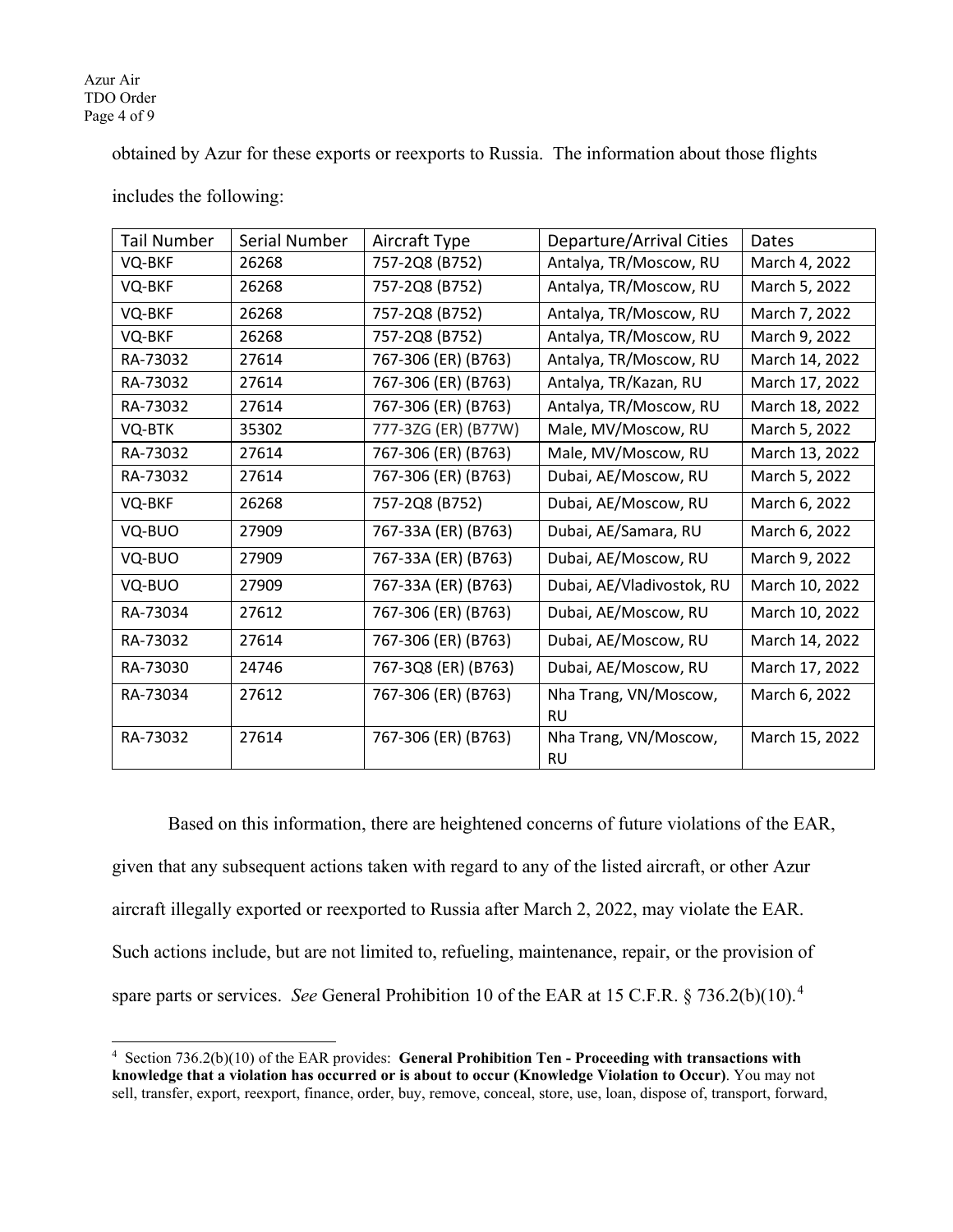Even Azur's continued use of such U.S.-origin aircraft only on domestic routes within Russia runs afoul of General Prohibition 10, which (among other restrictions) prohibits the continued use of an item that was known to have been exported or reexported in violation of the EAR. For example, publicly available flight tracking data shows that between March 25-28, 2022, aircraft RA-73030 (SN 24746) and RA-73032 (SN 27614) flew on flights into and out of Moscow, Russia to/from the Russian cities of: Irkutsk, Kaliningrad; Mineralnye Vody, Novosibirsk and Samara.

Moreover, additional concerns of future violations of the Regulations are raised by public information available as of the signing of this order. Specifically, Azur's own website indicates that its fleet of 34 aircraft is entirely comprised of Boeing aircraft.<sup>[5](#page-4-0)</sup> Given BIS's review policy of denial under Section 746.8(a) of the Regulations for exports and reexports to Russia, it is foreseeable that Azur will attempt to evade the Regulations in order to obtain new or additional aircraft parts or service its existing aircraft that were exported or reexported to Russia in violation of Section 746.8 of the Regulations.

## **III. Findings**

Under the applicable standard set forth in Section 766.24 of the Regulations and my review of the entire record, I find that the evidence presented by BIS convincingly demonstrates that Azur took actions in apparent violation of the Regulations by exporting or reexporting the

or otherwise service, in whole or in part, any item subject to the EAR and exported or to be exported with knowledge that a violation of the Export Administration Regulations, the Export Administration Act or any order, license, License Exception, or other authorization issued thereunder has occurred, is about to occur, or is intended to occur in connection with the item. Nor may you rely upon any license or License Exception after notice to you of the suspension or revocation of that license or exception. There are no License Exceptions to this General Prohibition Ten in part 740 of the EAR. (emphasis in original).

<span id="page-4-0"></span><sup>&</sup>lt;sup>5</sup> <https://www.azurair.ru/en/azurair/our-fleet>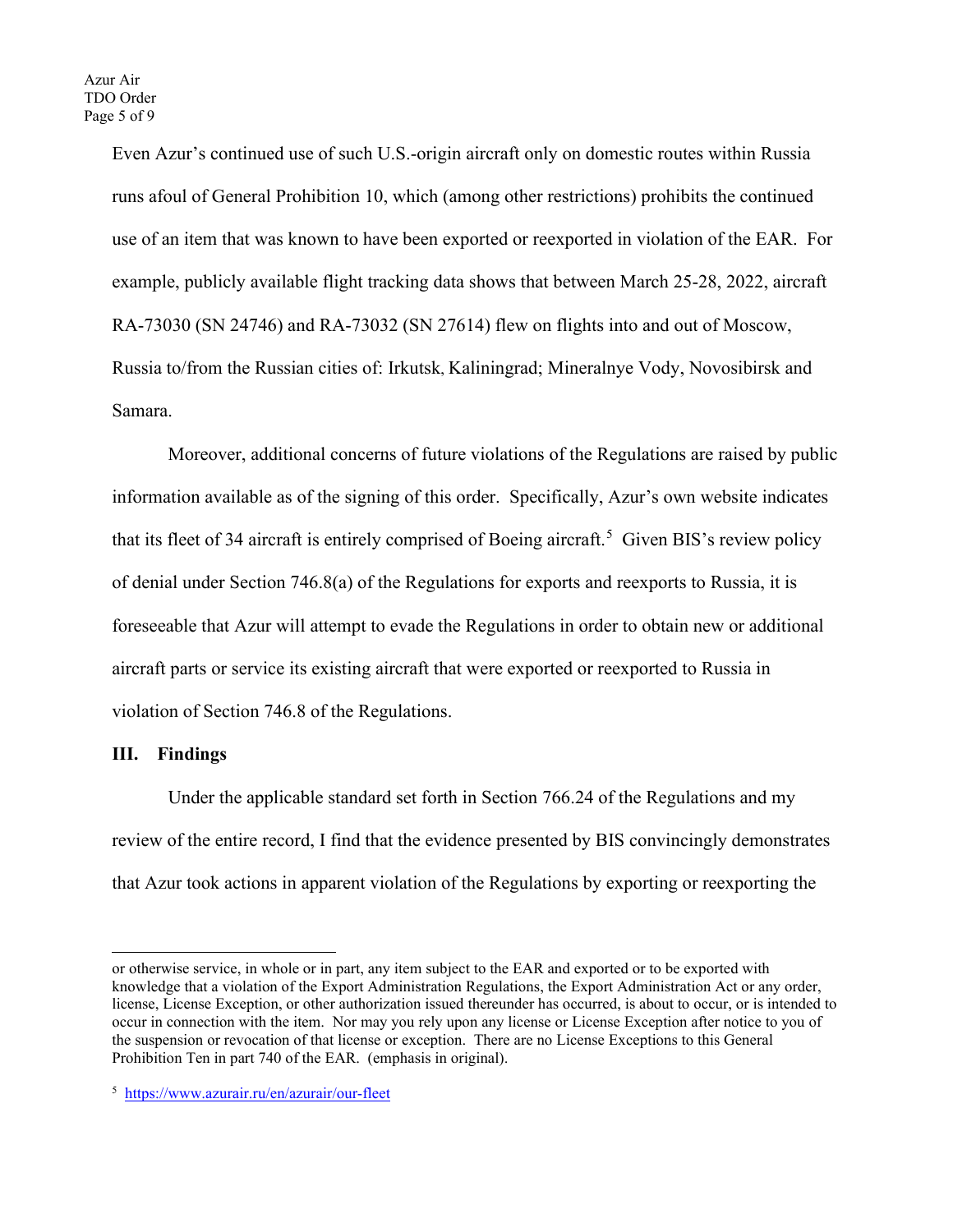aircraft cited above, among many others, on flights into Russia after March 2, 2022, without the required BIS authorization. Moreover, the continued operation of these aircraft by Azur, even on domestic routes within Russia and the company's on-going need to acquire replacement parts and components, many of which are U.S.-origin, presents a high likelihood of imminent violations warranting imposition of a TDO. I further find that such apparent violations have been significant and deliberate. Therefore, issuance of the TDO is necessary in the public interest to prevent imminent violation of the Regulations and to give notice to companies and individuals in the United States and abroad that they should avoid dealing with Azur, in connection with export and reexport transactions involving items subject to the Regulations and in connection with any other activity subject to the Regulations.

This Order is being issued on an *ex parte* basis without a hearing based upon BIS's showing of an imminent violation in accordance with Section 766.24 and 766.23(b) of the Regulations.

### **IV. Order**

## IT IS THEREFORE ORDERED:

FIRST, **Azur Air**, Sharypovo Airport, 404/1 Kozhevnicheskiy Lane, Moscow, Russia, when acting for or on their behalf, any successors or assigns, agents, or employees may not, directly or indirectly, participate in any way in any transaction involving any commodity, software or technology (hereinafter collectively referred to as "item") exported or to be exported from the United States that is subject to the EAR, or in any other activity subject to the EAR including, but not limited to:

A. Applying for, obtaining, or using any license (except directly related to safety of flight), license exception, or export control document;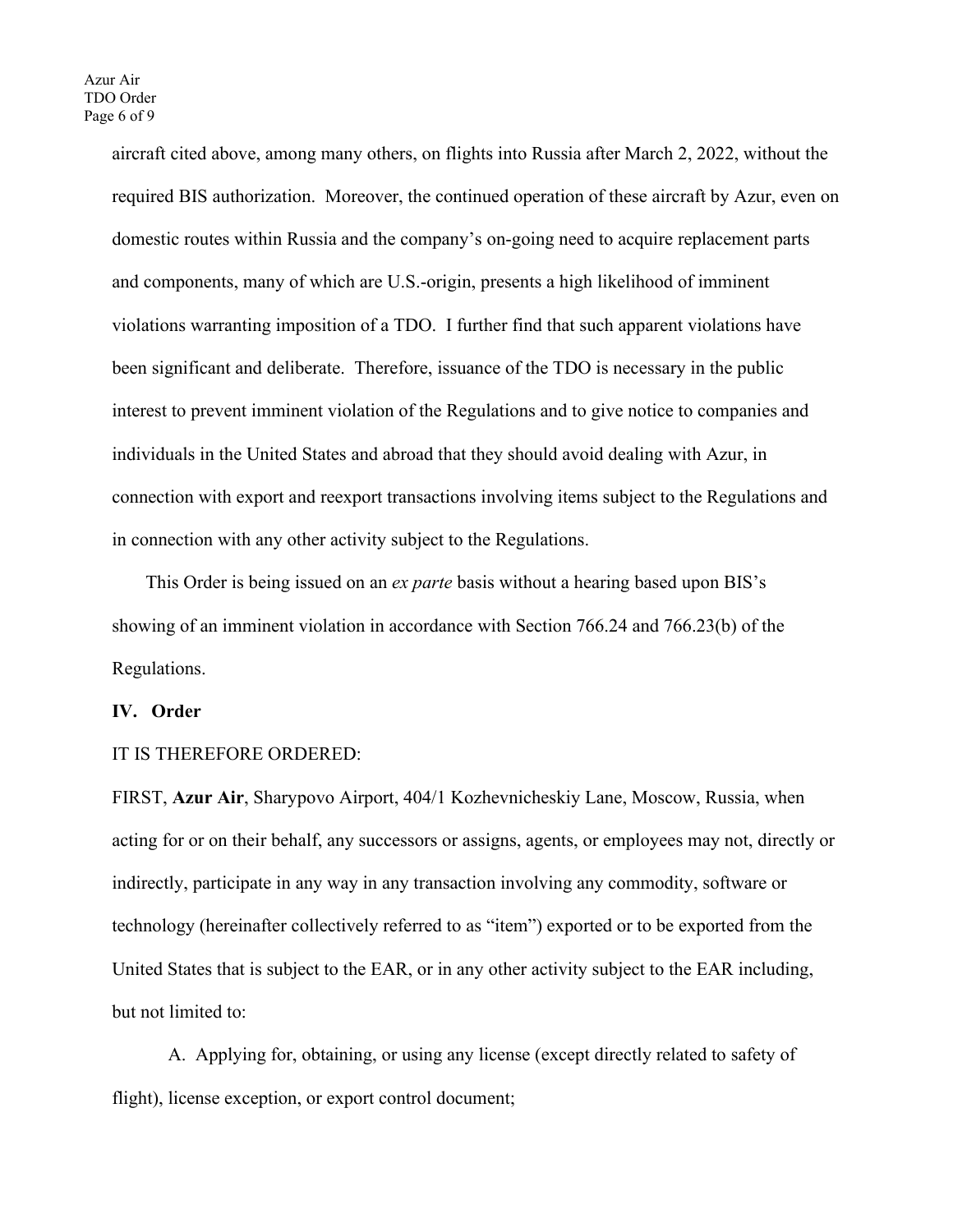B. Carrying on negotiations concerning, or ordering, buying, receiving, using, selling, delivering, storing, disposing of, forwarding, transporting, financing, or otherwise servicing in any way, any transaction involving any item exported or to be exported from the United States that is subject to the EAR except directly related to safety of flight and authorized by BIS pursuant to Section 764.3(a)(2) of the Regulations, or engaging in any other activity subject to the EAR except directly related to safety of flight and authorized by BIS pursuant to Section 764.3(a)(2) of the Regulations; or

C. Benefitting in any way from any transaction involving any item exported or to be exported from the United States that is subject to the EAR, or from any other activity subject to the EAR except directly related to safety of flight and authorized by BIS pursuant to Section 764.3(a)(2) of the Regulations.

SECOND, that no person may, directly or indirectly, do any of the following:

A. Export, reexport, or transfer (in-country) to or on behalf of Azur any item subject to the EAR except directly related to safety of flight and authorized by BIS pursuant to Section  $764.3(a)(2)$  of the Regulations;

B. Take any action that facilitates the acquisition or attempted acquisition by Azur of the ownership, possession, or control of any item subject to the EAR that has been or will be exported from the United States, including financing or other support activities related to a transaction whereby Azur acquires or attempts to acquire such ownership, possession or control except directly related to safety of flight and authorized by BIS pursuant to Section  $764.3(a)(2)$ of the Regulations;

C. Take any action to acquire from or to facilitate the acquisition or attempted acquisition from Azur of any item subject to the EAR that has been exported from the United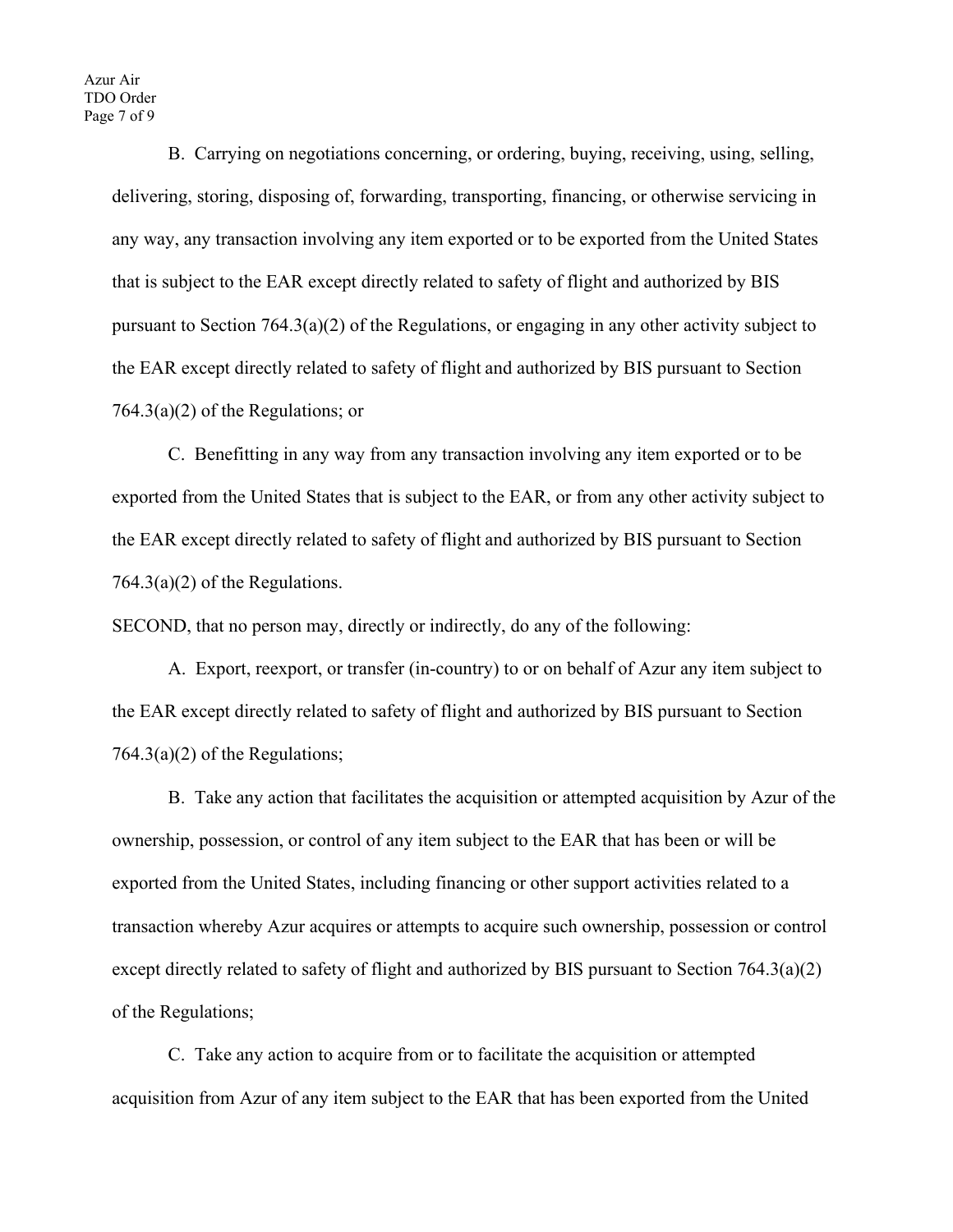States except directly related to safety of flight and authorized by BIS pursuant to Section  $764.3(a)(2)$  of the Regulations;

D. Obtain from Azur in the United States any item subject to the EAR with knowledge or reason to know that the item will be, or is intended to be, exported from the United States except directly related to safety of flight and authorized by BIS pursuant to Section 764.3(a)(2) of the Regulations; or

E. Engage in any transaction to service any item subject to the EAR that has been or will be exported from the United States and which is owned, possessed or controlled by Azur, or service any item, of whatever origin, that is owned, possessed or controlled by Azur if such service involves the use of any item subject to the EAR that has been or will be exported from the United States except directly related to safety of flight and authorized by BIS pursuant to Section 764.3(a)(2) of the Regulations. For purposes of this paragraph, servicing means installation, maintenance, repair, modification, or testing.

THIRD, that, after notice and opportunity for comment as provided in section 766.23 of the EAR, any other person, firm, corporation, or business organization related to Azur by ownership, control, position of responsibility, affiliation, or other connection in the conduct of trade or business may also be made subject to the provisions of this Order.

In accordance with the provisions of Sections 766.24(e) of the EAR, Azur may, at any time, appeal this Order by filing a full written statement in support of the appeal with the Office of the Administrative Law Judge, U.S. Coast Guard ALJ Docketing Center, 40 South Gay Street, Baltimore, Maryland 21202-4022.

In accordance with the provisions of Section 766.24(d) of the EAR, BIS may seek renewal of this Order by filing a written request not later than 20 days before the expiration date.